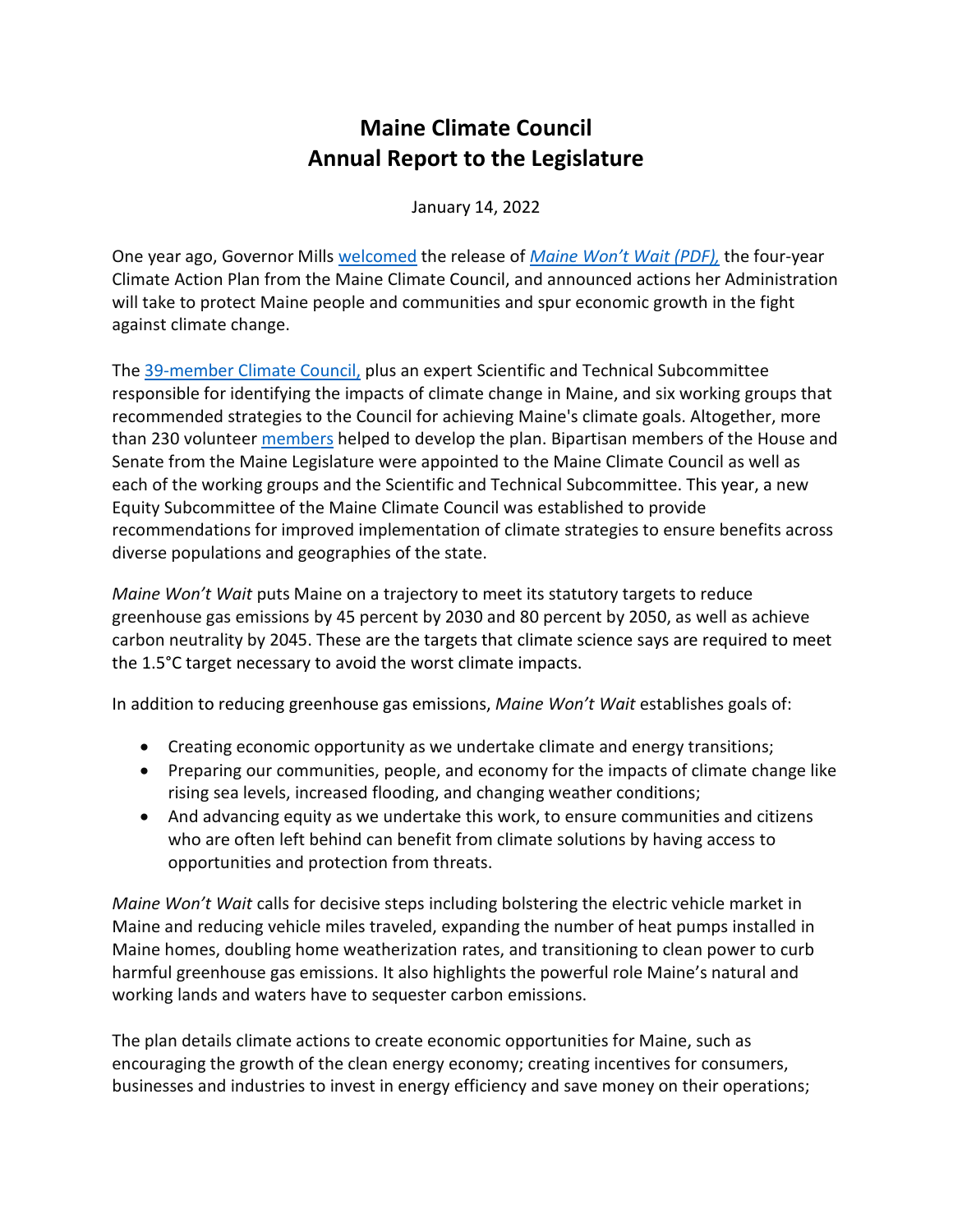promoting the production and use of innovative wood-based construction materials and local agricultural systems that support Maine's forest products, farms, and the fishing and aquaculture industries and workers.

Lastly, *Maine Won't Wait* focuses on preparing our communities and people to better withstand the rapidly accelerating impacts from climate change. The economic disruption from the COVID-19 pandemic makes the economic considerations of climate actions even more imperative. Climate change, like COVID-19, will impact all sectors of Maine's economy but in a sustained and accelerating fashion (which can also be punctuated by sudden shocks from disasters). Early preparation is key to minimizing those impacts. The plan highlights the need for a comprehensive and equitable approach to climate action as new programs and allocation of resources are considered.

**On December 1, 2021, the Governor's Office of Policy Innovation and the Future published a**  *Maine Won't Wait One-Year Progress Report,* **highlighting the investments and progress made over the last year and a data dashboard, highlight key indicators of progress.** 

## [MaineWontWait\\_OneYearProgressReport\\_SinglePgs.pdf](https://www.maine.gov/future/sites/maine.gov.future/files/inline-files/MaineWontWait_OneYearProgressReport_SinglePgs.pdf)

Over the past 12 months, *Maine Won't Wait* has become a blueprint for climate action for communities and organizations around the state and early implementation actions have started to accelerate progress in a variety of key areas. The state is on track to meet its goal of using 80 percent renewable sources for our electricity by 2030, the most ambitious target of any New England state. Electric vehicles, public electric vehicle charging stations, and installations of high efficiency heat pump installations in Maine, all of which directly address our state's leading causes of greenhouse gas emissions, have also experienced record growth. *Maine Won't Wait*  has inspired numerous communities around the state to take steps to address climate change, from Kittery to Dover-Foxcroft. Regional alliances -- such as the partnership formed by Bangor, Orono, the University of Maine and Husson College -- have also emerged as innovative, cooperative measures to address climate change across communities.

Governor Janet Mills and the Maine Legislature have taken historic climate actions this year, enacting nearly two dozen pieces of legislation aligned with *Maine Won't Wait*, including bans on harmful hydrofluorocarbons (HFCs), the adoption of sea level rise projections into law, appliance efficiency standards, and among the first targets for clean energy battery storage in the country. Maine's strong economic recovery from the disruption of the pandemic, and federal support from the American Rescue Plan Act and the Infrastructure and Jobs Act, has also made an unprecedented level of funding available to address climate impacts and to support creation of good-paying jobs across the state.

# **Maine Won't Wait Progress Highlights**

The Maine Climate Action Plan has 4 primary goals: Reduce Maine's greenhouse gas emissions; Avoid the impacts and costs of inaction; Foster economic opportunity and prosperity; and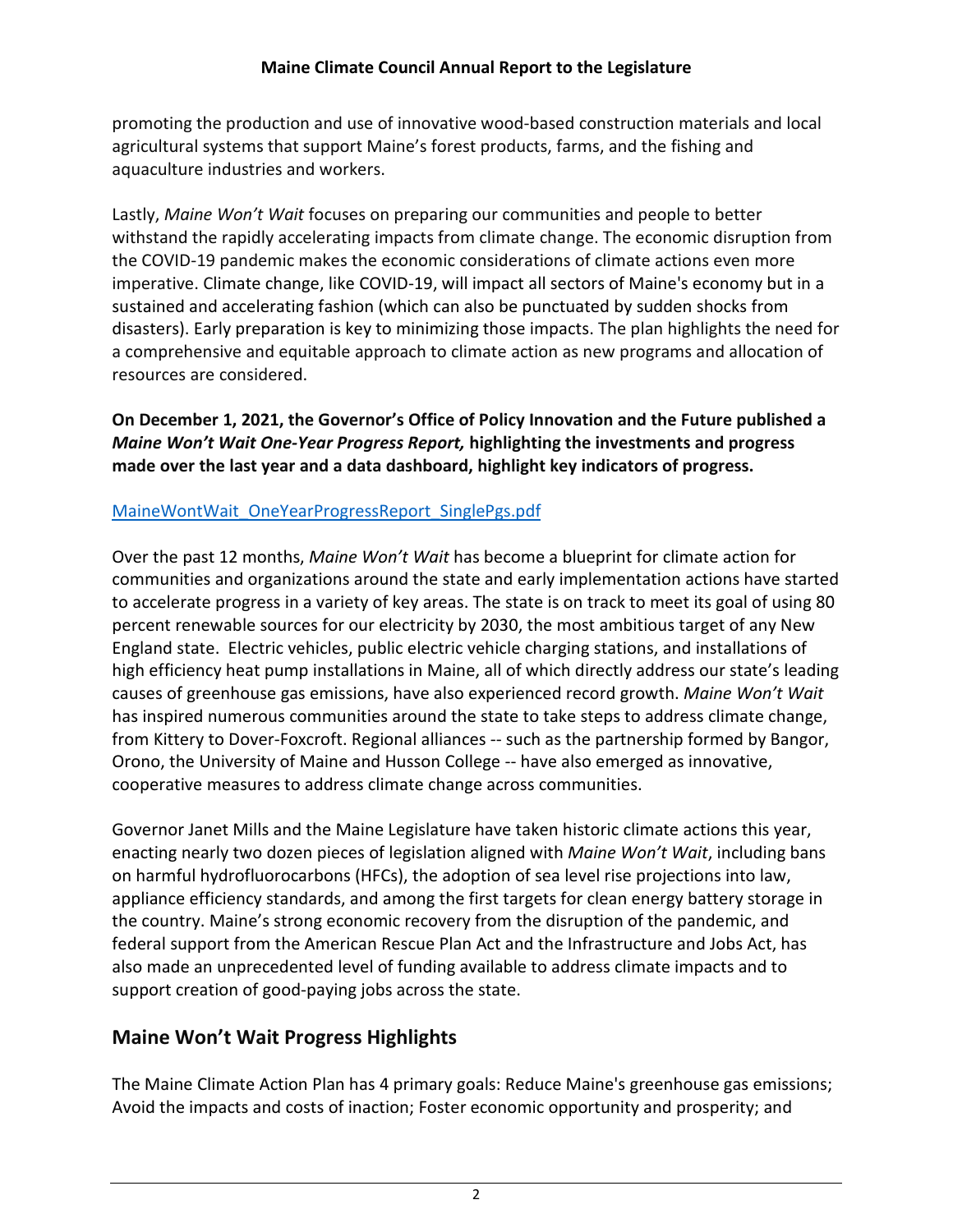Advance equity through Maine's climate response. The plan includes the 8 bold strategies to achieve these goals:

### **Strategy A: Embrace the Future of Transportation in Maine**

# *EV registrations, public charging increase since 2019*

Through July 2021, registrations of electric and hybrid-electric vehicles in Maine have increased by 90% compared to 2019. Rebates for electric vehicles (EVs) through Efficiency Maine increased from just 186 to 1,220 in that same period. However, with 5,677 total EV registrations, more progress is needed to reach the climate plan's goal of 219,000 EVs by 2030 in order to meet Maine's emissions reduction targets.

Since 2019, the number of public EV charging stations has increased by 62% in Maine, from 164 (with 357 plugs) to 265 (with 546 plugs.) The Maine Department of Transportation (Maine DOT) and Efficiency Maine Trust have developed an initial plan to further expand public EV charging stations across the state, which is expected to be supported by \$19 million from the federal Infrastructure and Jobs Act and \$8 million from the Maine Jobs & Recovery Plan.

Additionally, \$234 million is allocated to Maine from the federal Infrastructure and Jobs Act to support improving public transportation options across the state. An \$100 million allocation from the federal Infrastructure and Jobs Act and \$150 million from the federal American Rescue Plan Act for broadband will support the climate plan's goal of bringing accessible and affordable high-speed Internet access to 95% of Maine homes by 2025.

## **Strategy B: Modernize Maine's Buildings: Energy Efficient, Smart and Cost-Effective Homes and Businesses.**

# *A record pace for heat pump installations in 2021*

More than 28,000 high-efficiency heat pumps were installed in Maine from July 2020 to June 2021, a record pace that exceeds the rate needed to reach the plan target of 100,000 new installations by 2025. The number of heat pump rebates from Efficiency Maine more than doubled during this period, with significant increases seen in northern Maine and rural areas.

Despite interruptions caused by the pandemic, 2,043 homes in Maine were weatherized by MaineHousing and through Efficiency Maine incentives in 2021. Efficiency Maine estimates weatherizing 14,874 additional homes, with 4,236 of them low-income, by 2025.

A \$36.9 million allocation from the Infrastructure and Jobs Act and \$25 million from the American Rescue Plan Act will support the climate plan's goal of weatherizing 17,500 homes by 2025 – including 1,000 low-income units annually – and 35,000 homes by 2030.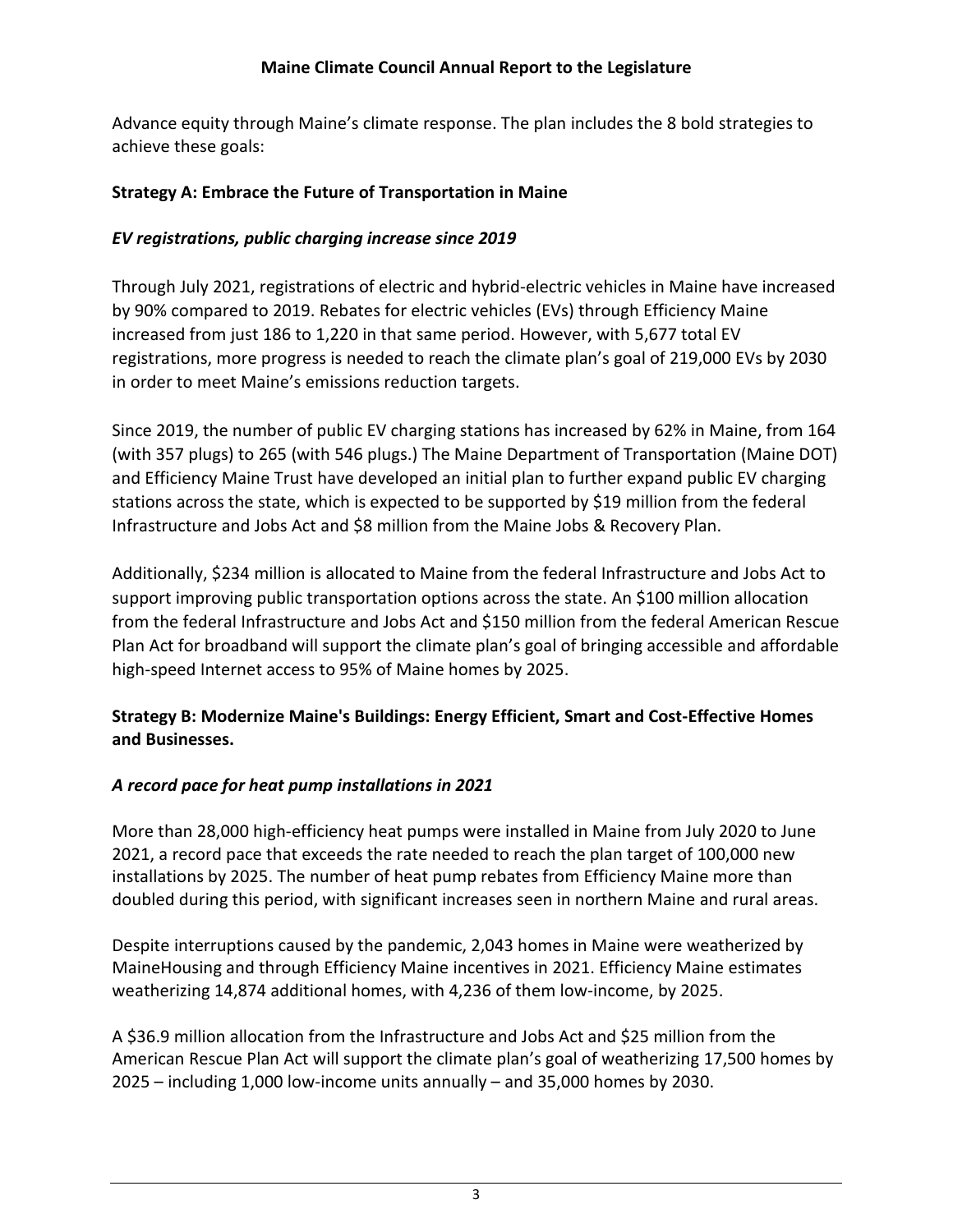### **Strategy C: Reduce Carbon Emissions in Maine's Energy and Industrial Sectors through Clean-Energy Innovation**

#### *Maine on pace to meet leading clean energy target*

A study completed by a consultant for the Governor's Energy Office showed that Maine is on track to meet its Renewable Portfolio Standard requirement of 80% renewable energy by 2030 one of the most ambitious in the country and the highest in New England.

This requirement is supported by the largest clean energy procurements conducted in the state's history by the Public Utilities Commission, as required by statute, that will advance new renewable resources such as wind and solar. In 2019, Maine had less than 70 MW of solar installed; there was 325 MW installed across the state through October 2021, with more slated to come online every month. More than 3,000 new solar customers have been added in 2021 as well, a figure more than double the previous high for annual growth. There are now more than 12,000 solar customers across Maine.

#### **Strategy D: Grow Maine's Clean-Energy Economy and Protect Our Natural-Resource Industries**

#### *New investments for clean energy careers, innovation*

With a target of 30,000 clean energy and energy efficiency jobs in Maine by 2030, the state is investing in clean energy workforce and innovation. This year, two Maine startups working on innovative renewable energy storage and carbon-free farming technologies received \$250,000 awards from the first Clean Energy Innovation Challenge through the Maine Technology Institute. In 2022, the State will launch the Clean Energy Partnership with industry and education partners to support workforce development for clean energy careers, create training, internship and apprenticeship programs, and develop an online platform to attract workers, share training opportunities, and highlight job opportunities in clean energy.

Currently, there are an estimated 14,000 clean energy and energy efficiency workers in Maine. The Governor's Energy Office (GEO) is working to assess Maine's clean energy jobs in 2020 and trends for 2021, to identify pandemic impacts and opportunities for growth. This report will be released in 2022.

#### **Strategy E: Protect Maine's Environment and Working Lands and Waters: Promote Natural Climate Solutions and Increase Carbon Sequestration**

#### *Historic funds allocated for Land for Maine's Future program*

Maine's natural and working lands and waters are key to the state achieving its carbon neutrality commitment by 2045. Maine's percentage of conserved lands is estimated at 20.4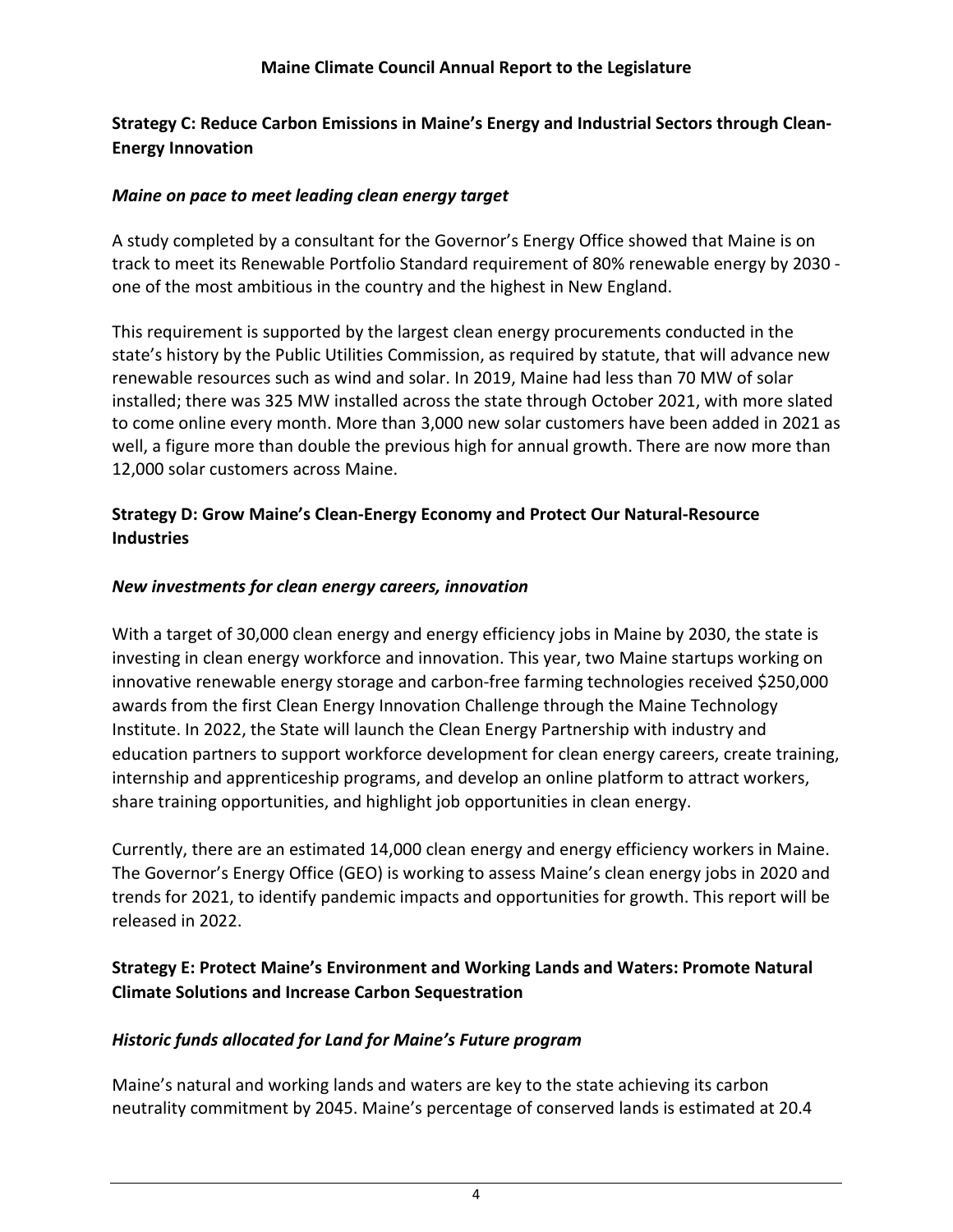#### **Maine Climate Council Annual Report to the Legislature**

percent, based on a 2019 report. To support the climate plan's land conservation goal of 30% by 2030, the biennial state budget allocated \$40 million for the Land for Maine's Future Program, the state's primary funding vehicle for conserving land for its natural and recreational value. These funds will leverage millions of additional dollars from both federal conservation programs and private funds.

#### **Strategy F: Build Healthy and Resilient Communities**

#### *Direct support for local climate, clean energy planning*

As Maine reduces greenhouse gas emissions to combat climate change, we must also respond to climate impacts occurring now and expected soon. State support for communities to reduce emissions and to be proactive about understanding, planning, and acting to reduce their risk from climate change impacts is essential.

To support the climate plan's goal of providing state leadership and support for local and regional climate-resilience initiatives, the biennial state budget allocated \$4.75 million to deliver local and regional planning grants for communities to help Maine communities reduce emissions and prepare for the effects of climate change. Building on local climate planning pilot projects in eight communities in Cumberland, Sagadahoc and Aroostook counties, GOPIF launched the Community Resilience Partnership in December 2021 to work with municipal and tribal governments across Maine to reduce carbon emissions, transition to clean energy, and plan for climate change impacts. The Partnership has a target of enrolling 100 communities by 2023.

#### **Strategy G: Invest in Climate-Ready Infrastructure**

#### *Infrastructure funding will support climate resilience*

With approximately \$1.5 billion in funding coming to Maine through the Infrastructure and Jobs Act, the opportunity to invest in Maine's infrastructure to improve climate resilience has never been greater. MaineDOT has recently received a \$1 million federal grant to assess the vulnerability of state infrastructure to sea level rise and inland flooding. The information will also be made available to help Maine communities protect their critical infrastructure and improve their resilience to effects of climate change.

#### **Strategy H: Engage with Maine People and Communities about Climate Impacts and Program Opportunities**

#### *Continuing Maine Won't Wait momentum into 2022*

Over its first year, *Maine Won't Wait* inspired Maine people, communities, and organizations to take action to address climate change. New initiatives like the Maine Climate Corps,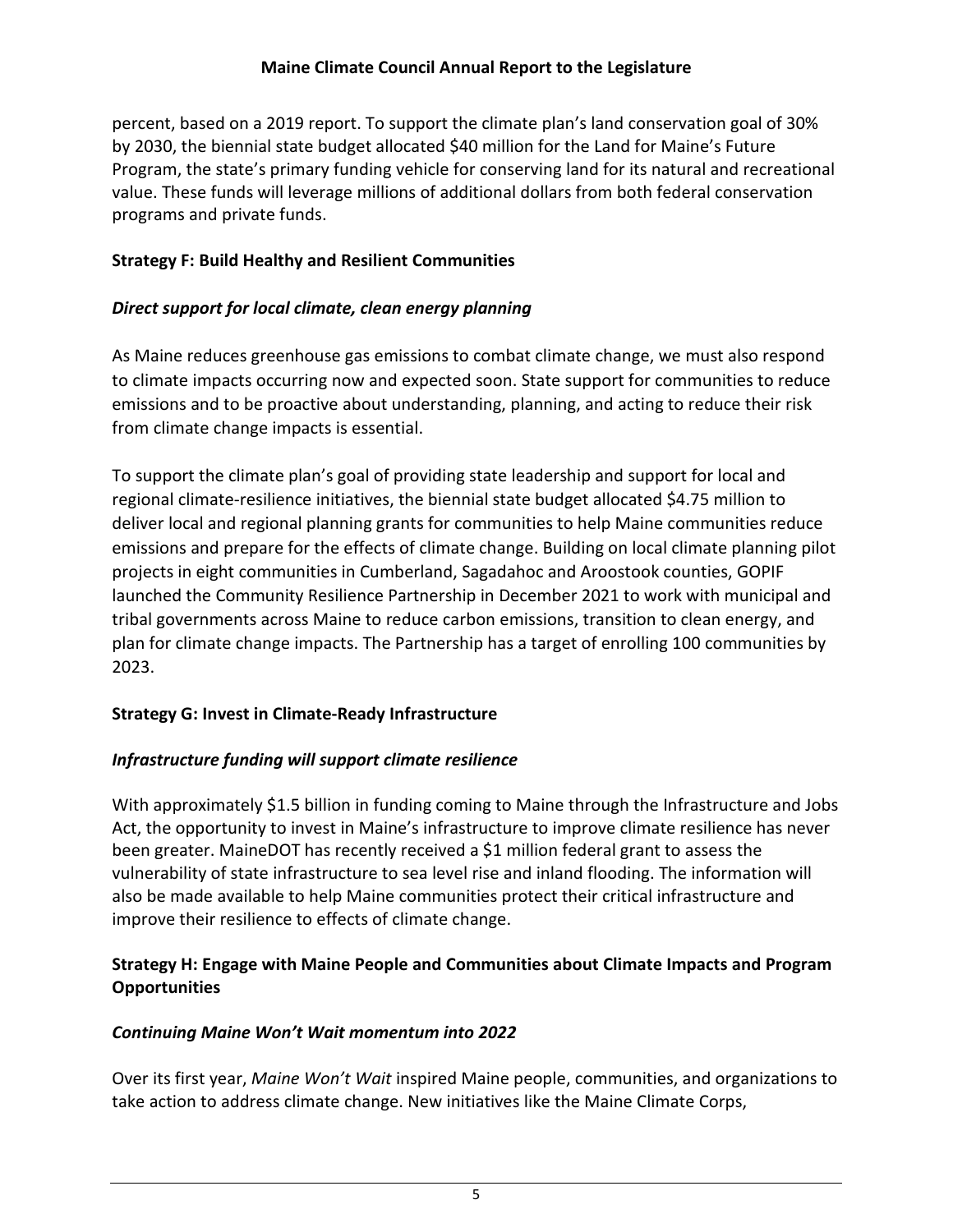#### **Maine Climate Council Annual Report to the Legislature**

educational offerings, and a public awareness effort, are primed to keep the momentum going through 2022.

Additional progress updates are available in the *Maine Won't Wait One-Year Progress Report*, [MaineWontWait\\_OneYearProgressReport\\_SinglePgs.pdf](https://www.maine.gov/future/sites/maine.gov.future/files/inline-files/MaineWontWait_OneYearProgressReport_SinglePgs.pdf)

# **Climate Council Meetings**

The Climate Council and its working groups and subcommittees continue to meet to monitor progress on climate action plan implementation. The Climate Council meets quarterly, and the working groups and subcommittees are required to meet at least two times per year. All meetings are open to the public and are published on the Climate Council website, [https://www.maine.gov/future/initiatives/climate/climate-council.](https://www.maine.gov/future/initiatives/climate/climate-council)

The new Equity Subcommittee of the Maine Climate Council is tasked with setting equity outcomes for climate actions, monitoring progress and making recommendations to the Council to ensure programs and benefits reach diverse and isolated populations and communities. Over the past 8 months, the Equity Subcommittee has developed draft recommendations for ensuring that all people in Maine can benefit from the state's actions to reduce the harms of climate change. The Equity Subcommittee will deliver initial recommendations to the Maine Climate Council in early 2022.

# **Private funding for the Maine Climate Council and State Climate Work**

Climate change planning in Maine has a history of being public-private partnerships. As outlined in the legislation that created the Maine Climate Council, support for Council comes from a mix from public and private funds in order to support the Council's ability to address climate change in Maine and to ensure the sustainability and resiliency of its work.

The decision to accept private funding is based on the following principles:

- The Council believes that climate change is urgent and imperative to address now, and welcomes support from funders and donors who share this concern.
- While funders and donors are welcome to support projects that reflect their interest or concerns, the direction and outcomes of projects are the exclusive purview of the Council.
- The Council reserves the right to refuse financial support if the stated purpose of the funding, or the values of the funder, conflict with the purpose and values of the Council.
- To ensure maximum transparency and accountability to the citizens of Maine, the Council will disclose all funder and donor support once funds are received.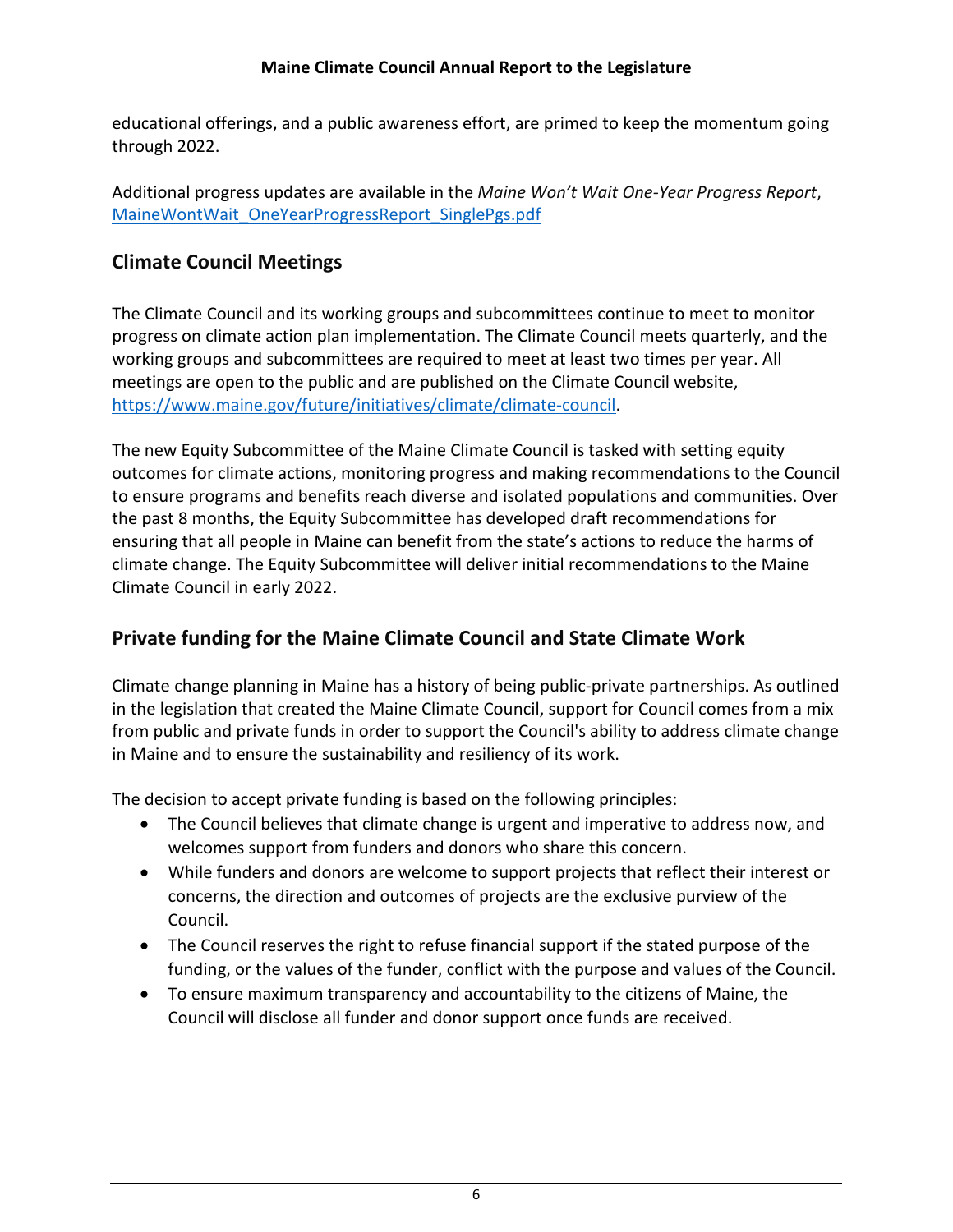#### CURRENT FUNDING

The Council receives \$500,000 (\$250,000 annually) in the biennial state budget enacted by the Maine Legislature.

The Council also receives additional support from philanthropic sources. This funding supports projects like the new Community Resilience Partnership, climate staffing support, and stakeholder and public engagement.

In calendar year 2021, private funds received totaled \$513,000. They include:

- \$80,000 raised for communications support from the Maine Community Foundation's Climate Leadership Fund
- \$300,000 for Community Resilience Partnership from the Maine Community Foundation's Climate Leadership Fund
- \$133,000 grant from the UN Foundation for support of staffing support (1-year renewal of grant reported last year)

The private funds for the Maine Climate Council, spent January 1, 2021 through December 30, 2022 include:

- Resiliency staffing, benefits, and costs  $-$  \$156,363 (limited period position)
- Additional climate policy staffing, benefits, and costs \$149,144 (limited period positions)
- Community resilience pilot project– \$108,060 (awards to service providers and communities and associated costs)
- Communications on the state climate action plan and programs \$76,970 (paid to communications consultants)
- Equity facilitation and stakeholder engagement  $-$  \$4,965 (paid to consultants)

(Note that we carried over philanthropic funds from the previous year.)

#### **Letter from Maine Climate Council Co-Chairs & Next Steps:**

Last year, Maine Won't Wait was unveiled with a spirit of urgency, but also some uncertainty. While the plan for climate action was rooted in the most detailed scientific assessment of Maine in years, and its strategies were adopted with broad consensus by the Maine Climate Council, the road ahead for turning this plan into action was not clear.

What a difference a year makes.

Over the past 12 months, the award-winning Maine Won't Wait plan has become a blueprint for climate action for communities and organizations around the state, who recognize the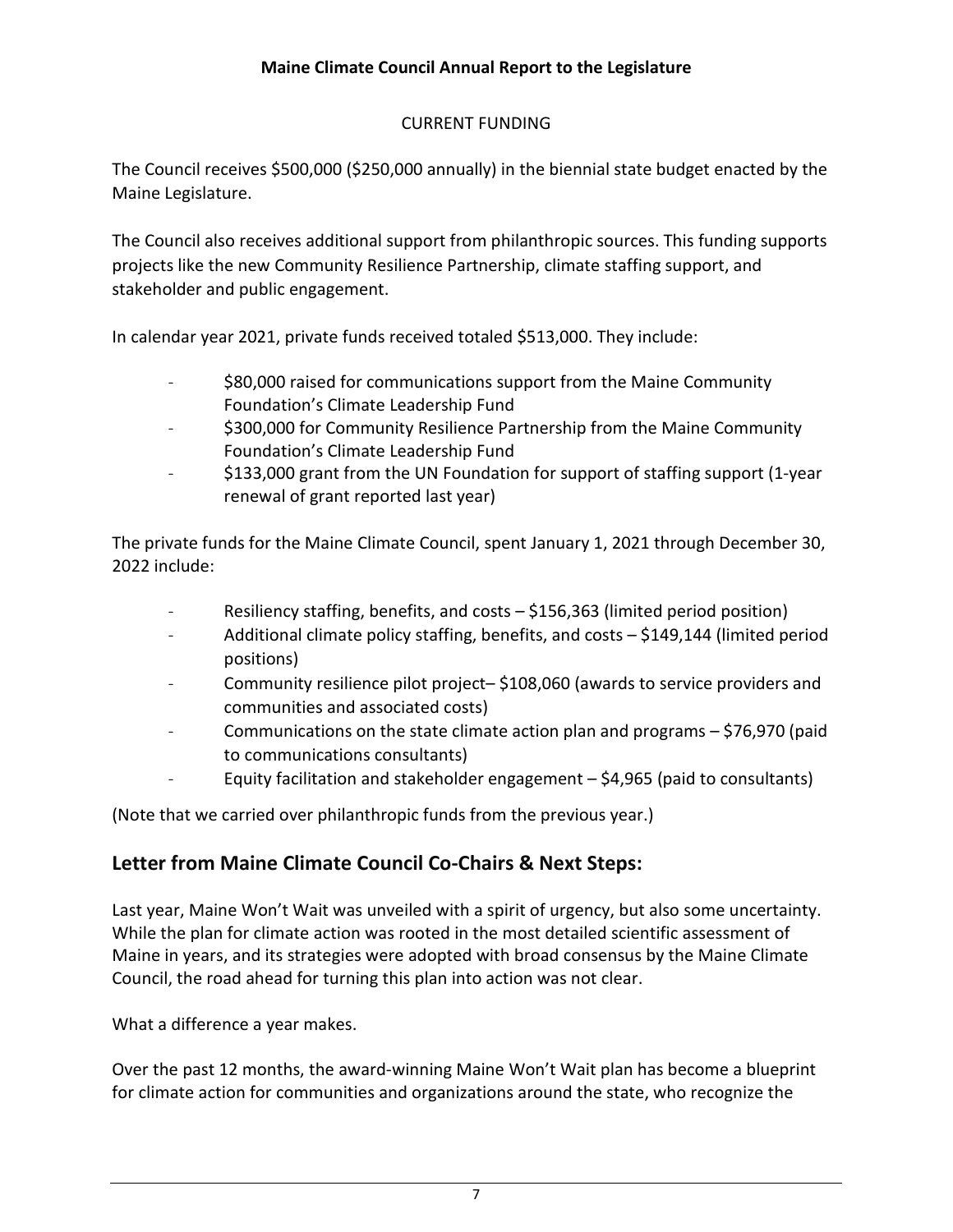urgent need to reduce harmful greenhouse gas emissions and transition to clean energy to fight against climate change.

This has resulted in significant strides for Maine, especially in renewable energy. An independent study released this year shows Maine is on track to meet its goal of using 80 percent renewable sources for our electricity by 2030, the most ambitious target of any New England state.

This embrace of clean energy has been reflected in the record growth of electric vehicles, public electric vehicle charging stations, and installations of high efficiency heat pump installations in Maine, all of which directly address our state's leading causes of greenhouse gas emissions.

It is reflected in the climate leadership of Maine people across the state, such as Doug Van Gorder, a bus driver who helped bring the state's first electric school bus to Mount Desert Island, or Jessie Rule, an apprentice electrician, solar installer, and trailblazer in Maine's clean energy economy.

It is also reflected by the numerous communities around the state taking steps to address climate change, such as Kittery and Dover-Foxcroft, or through innovative regional alliances such as the partnership formed by Bangor, Orono, the University of Maine and Husson College. Underpinning this momentum are historic climate actions from Governor Janet Mills and the Maine Legislature, which enacted nearly two dozen pieces of legislation this year aligned with Maine Won't Wait, including bans on harmful hydrofluorocarbons (HFCs), and adoption of sea level rise projections, appliance efficiency standards, and among the first targets for clean energy battery storage in the country.

Maine's strong economic recovery from the disruption of the pandemic, and federal support from the American Rescue Plan Act and the Infrastructure and Jobs Act, has also made an unprecedented level of funding available to address climate impacts and create good-paying jobs across the state.

In the biennial budget and Maine Jobs & Recovery Plan, Governor Mills proposed and the Legislature approved \$50 million to weatherize Maine homes and make efficiency upgrades at businesses and in communities, \$8 million to develop a clean energy workforce partnership, \$50 million for efficient, affordable housing, nearly \$25 million for local climate planning and infrastructure upgrades, \$40 million for land conservation, and more.

The recent passage of the federal Infrastructure and Jobs Act, which commits more than \$2 billion to Maine for infrastructure improvements for climate resilience, low-income weatherization assistance, expanded EV charging, as well as competitive funds for electrifying school bus fleets, electrical grid modernization and more, also represents a historic opportunity for Maine.